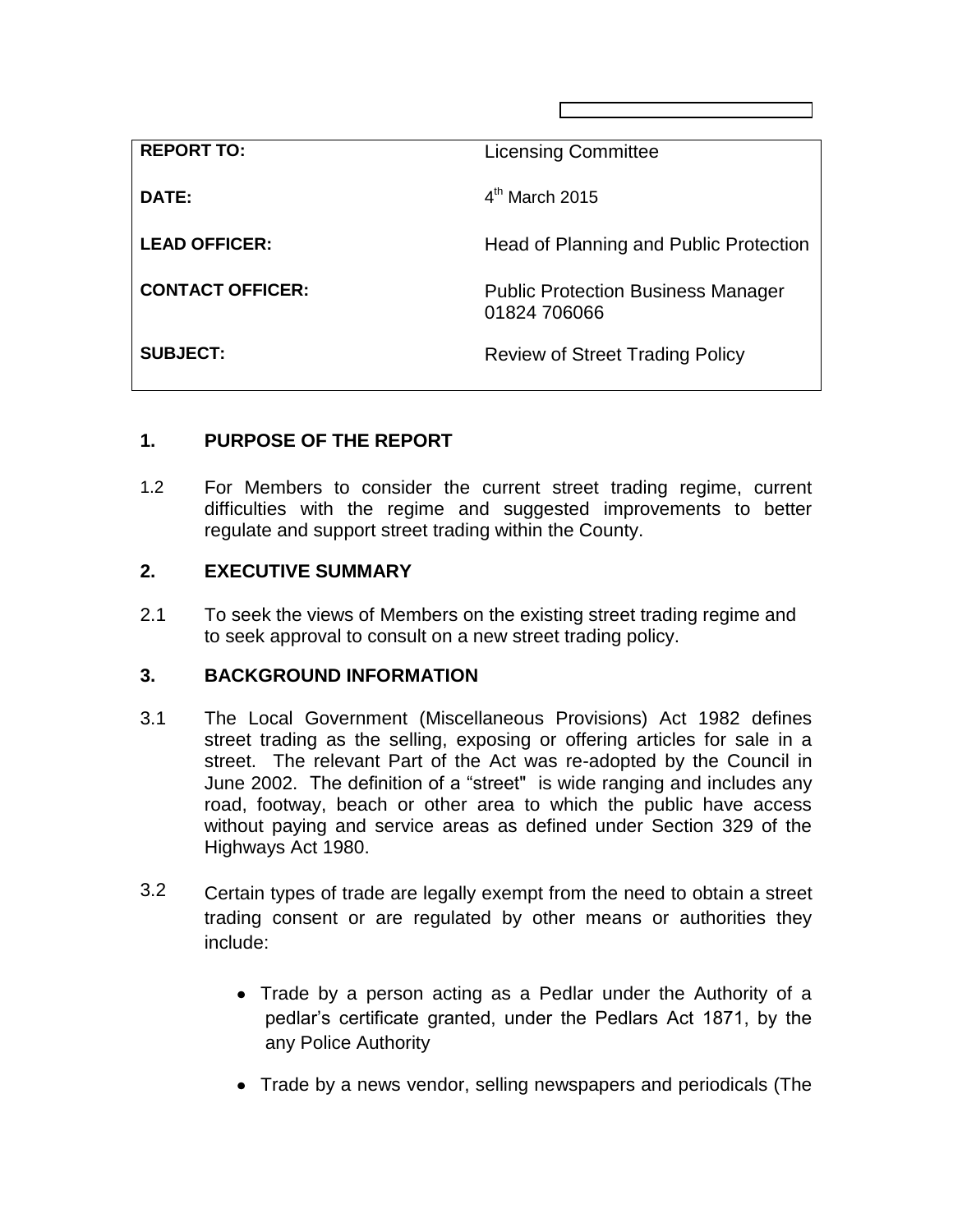Big Issue falls in to this category)

- Trade carried on at premises used as petrol filling station or carried on at a premises used as a shop or in a street adjoining the premises so used and as part of the business or shop (subject to highway regulations)
- Trade carried out as a "rounds man": for example a milkman who would be defined as a tradesman with specified customers, a specified route and delivering to order. (Ice cream vans will not fall into this category and will be expected to gain consent.)
- Any trading carried out on a market or fair operated under a charter or by regulation either directly by a Council or by a third party agent acting on behalf of a Council.
- 3.3 The current application process delegates the granting of all Street Trading consents to the Head of Planning & Public Protection Services in consultation with the Chair of Denbighshire Licensing Committee.
- 3.4 The enforcement of street trading in the County has been made more difficult since there is no clear published Street Trading Policy. Previous Committee resolutions (Appendix A), along with the Licensing Team's operational guidance have served as the Council practice and policy.
- 3.5 The current Operational Guidance sets out the standards for determining applications for, and the enforcement of, street trading activities for the whole of Denbighshire.
- 3.6 Any person wishing to trade on streets in the County needs to apply for consent from the Licensing Authority. This is because the Licensing Authority has designated all streets in Denbighshire as "Consent Streets" for street trading purposes.
- 3.7 An exception to this is that streets in and around Rhyl & Prestatyn Town Centres are designated as "Prohibited Streets" where no trading is allowed to take place.
- 3.8 Trunk Roads do not come under the control of the Denbighshire County Council for street trading purposes. These are under the control of the North Wales Trunk Road Agency.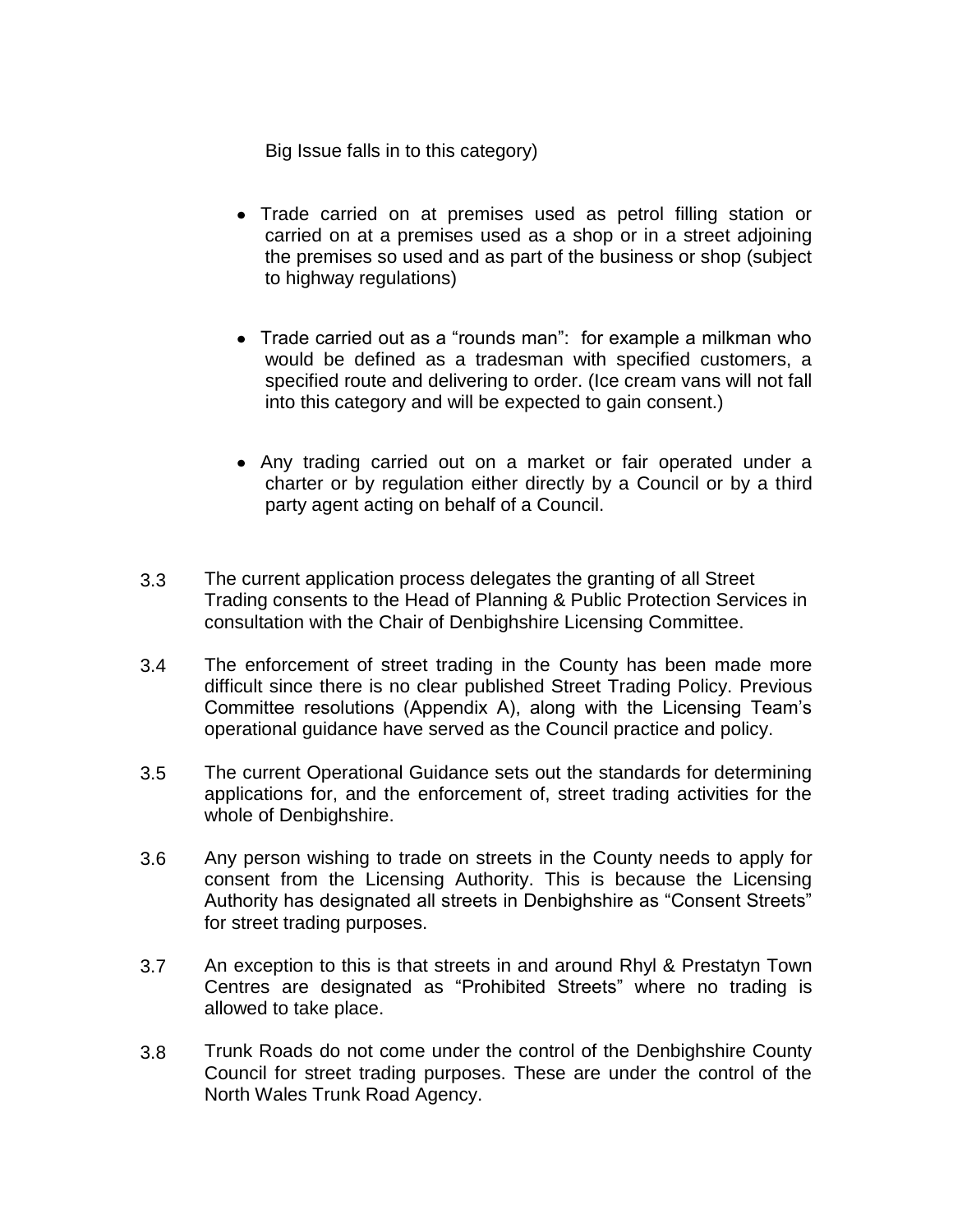- 3.9 We are proposing that a street trading policy should be introduced which clearly sets out the Authority's stance on street trading. It should be noted that the UK Government is currently drafting legislation which could impact on the regulation of street trading. Therefore, any future policy will take into account any new legislative requirements whilst also considering any relevant guidance.
- 3.10 We are also seeking views of Members on, and proposing changes to, the delegations for determining street trading applications. The delegation of reviewing and granting applications that meet any new policy could be given to the Public Protection Manager, with only more contentious application being elevated up to The Head of Planning & Public Protection Services in consultation with the Chair of Denbighshire Licensing Committee or the full Licensing Committee.
- 3.11 Should Members be minded to review the Street Trading Policy they may wish to ask Officers to fully review all fees and charges so as to provide a clear fee structure for all aspects of street trading covered by the proposed policy.

#### 4. **RECOMMENDATION**

- 4.1 That Members authorise Officers to draft a Street Trading Policy that is fit for purpose.
- 4.2 Should Members be minded to review the Street Trading Policy, they may wish to consider nominating a Member of the Licensing Committee to liaise with Officers whilst the draft policy is being developed and authorise Officers to undertake any necessary consultation before presenting Members with a proposed Street Trading Policy.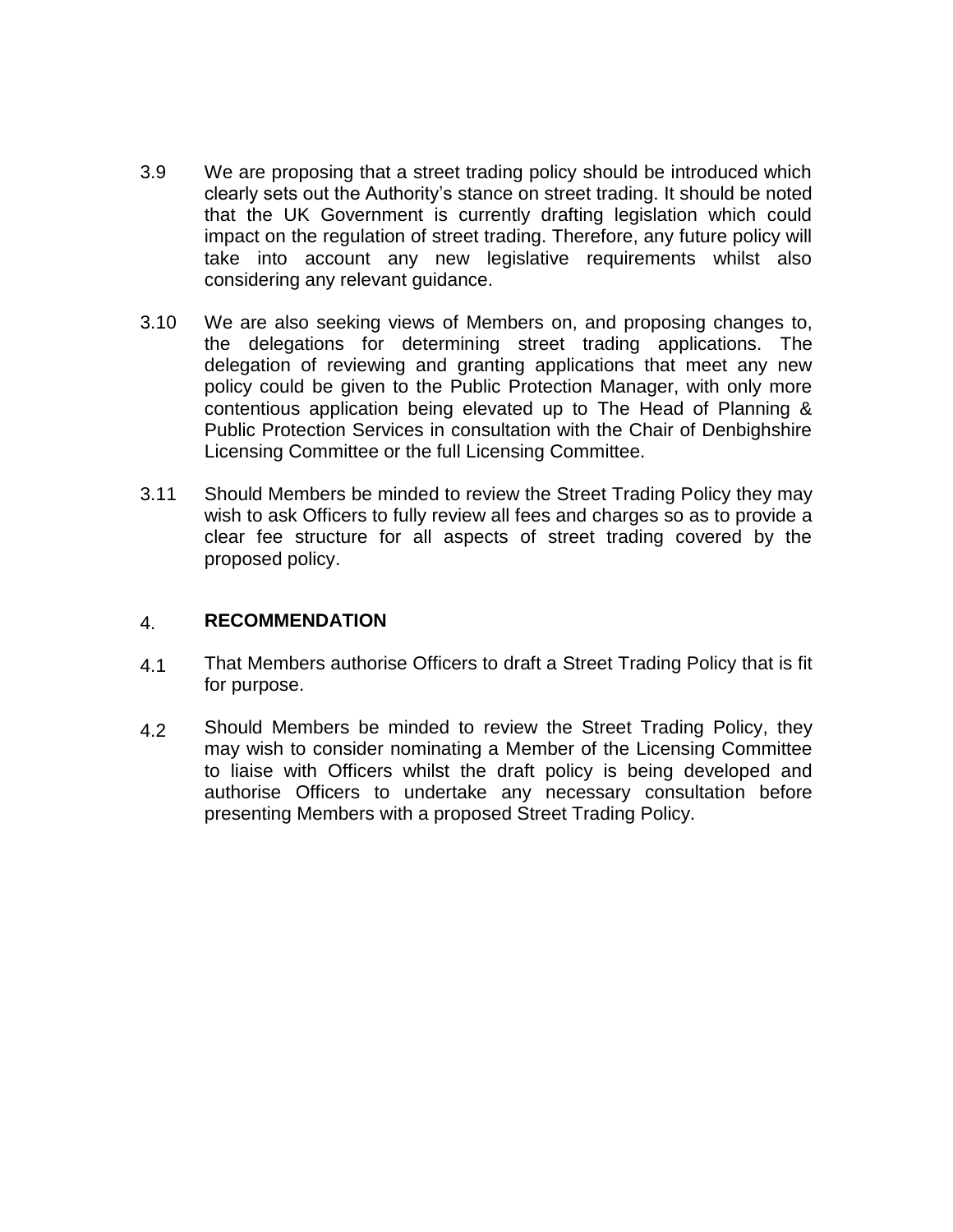# **Appendix A**

| <b>Committee Date</b> | <b>Purpose of Report</b>                                                                                                                                                                                                                                               | <b>Resolution</b>                                                                                                                                                                                                                                                                                                                                                                                                                                                                                                                                                                                                                                                                                                                                                                                                                                                                                                                                                                                                                                                                                                                                                                                                                                                          |
|-----------------------|------------------------------------------------------------------------------------------------------------------------------------------------------------------------------------------------------------------------------------------------------------------------|----------------------------------------------------------------------------------------------------------------------------------------------------------------------------------------------------------------------------------------------------------------------------------------------------------------------------------------------------------------------------------------------------------------------------------------------------------------------------------------------------------------------------------------------------------------------------------------------------------------------------------------------------------------------------------------------------------------------------------------------------------------------------------------------------------------------------------------------------------------------------------------------------------------------------------------------------------------------------------------------------------------------------------------------------------------------------------------------------------------------------------------------------------------------------------------------------------------------------------------------------------------------------|
| 6 June 2002           | To consider re-adoption<br>of part 3, Schedule 4 of<br>the Local Government<br>(Miscellaneous<br>Provisions) Act 1982 as it<br>relates to the street<br>trading, thereby<br>strengthening the<br>Council's legal positon in<br>enforcing the provisions<br>of the Act. | Chair of the Licensing Committee in<br>٠<br>conjunction with the relevant officers,<br>be authorised to readopt Part 3,<br>Schedule 4 of the Local Government<br>(Miscellaneous Provisions) Act 1982<br>relating to street trading for the whole<br>of the County.                                                                                                                                                                                                                                                                                                                                                                                                                                                                                                                                                                                                                                                                                                                                                                                                                                                                                                                                                                                                         |
| 9 September 2002      | To consider amending<br>the Council's current<br>policy regarding street<br>trading in Rhyl                                                                                                                                                                            | subject to there being no adverse comments<br>٠<br>in response to the requisite public notice,<br>the following streets in Rhyl be designated<br>as "consent" streets for the purposes of Part<br>III, Schedule 4 of the Local Government<br>(Miscellaneous Provisions) Act 1982 as<br>relates to street trading with effect from 5th<br>November, 2002 :-<br>High Street - part<br>Sussex Street - part<br>٠<br>Market Street - part<br>East Parade - part<br>East Promenade - part<br>West Parade - part<br>West Promenade - part<br>traders will only be permitted to trade in<br>those "consent" streets as detailed above by<br>prior consent of the council subject to<br>specific terms and conditions;<br>applications for street traders licences shall<br>٠<br>not be granted to any trader who would be<br>selling any goods or articles considered to<br>be in direct competition with the local retail<br>outlets;<br>the Head of Public Protection and<br>Regulatory Services be granted delegated<br>powers to deal with applications for street<br>traders licences in consultation with the<br>Chair of the committee, and<br>the officers report back to the next meeting<br>٠<br>of the committee with details of the<br>implications and systems to be |